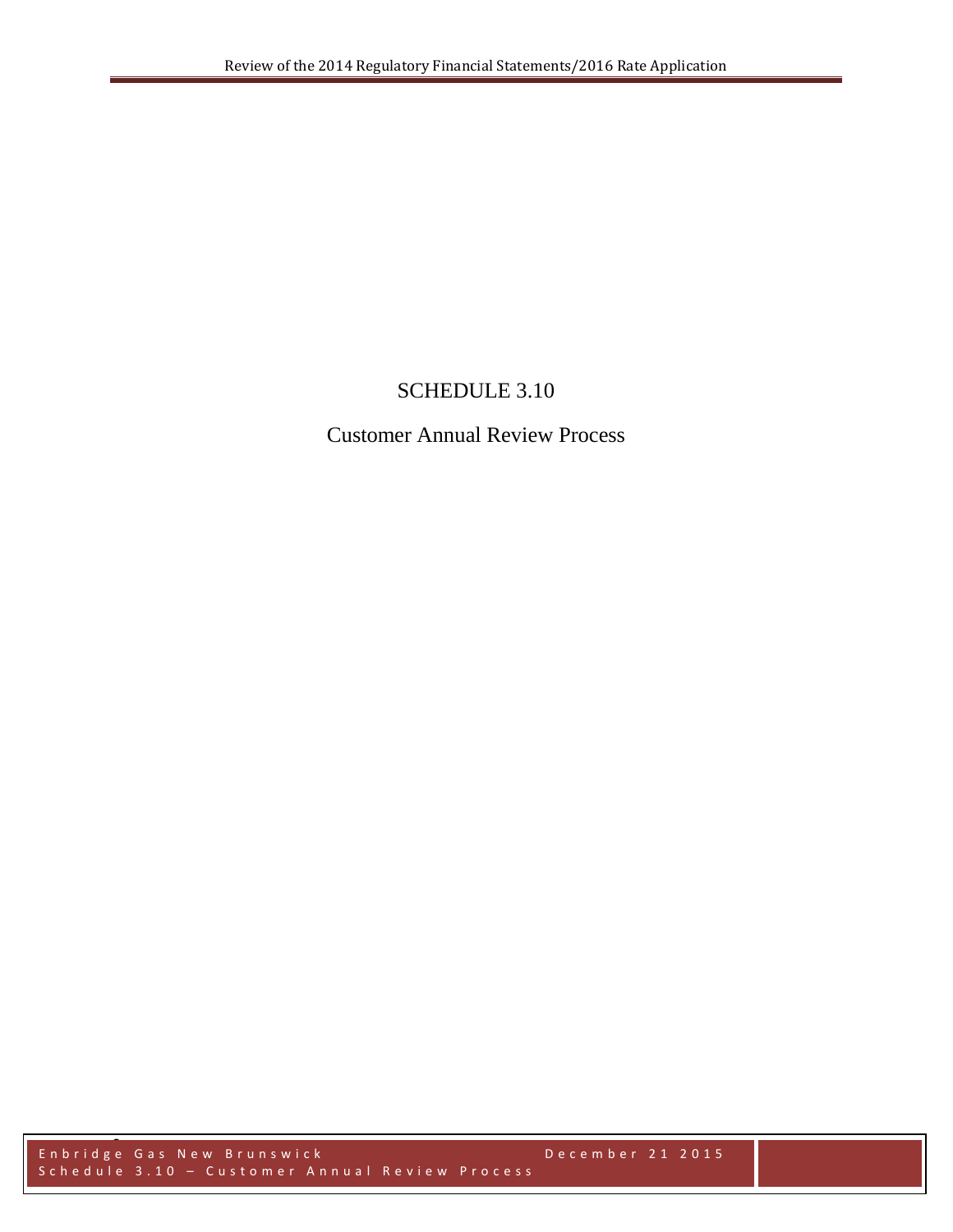### **3.10 Customer Annual Review Process**

| $\overline{2}$ |    | 1. The annual review is completed in October of each year and changes become effective at |
|----------------|----|-------------------------------------------------------------------------------------------|
| 3              |    | the beginning of a customer's billing period in November.                                 |
| 4              |    | 2. The annual review will involve a review of the past twelve (12) months of natural gas  |
| 5              |    | consumption for a customer. The peak day consumption GJs will be determined and           |
| 6              |    | contract demand will be reset to the new peak day level, if necessary.                    |
| 7              |    | There are two methods used to determine the peak day consumption:<br>a.                   |
| 8              |    | 1. Automatic Meter Read (AMR):                                                            |
| 9              |    | Actual daily consumption information collected from the<br>$\bullet$                      |
| 10             |    | meter.                                                                                    |
| 11             |    | 2. Calculated using maximum month consumption                                             |
| 12             |    | Used only when AMR is not available.<br>$\bullet$                                         |
| 13             |    | Divide maximum consumption month by the number of days in<br>$\bullet$                    |
| 14             |    | the month to determine average peak day consumption.                                      |
| 15             | 3. | The following factors should be considered when reviewing customer accounts during        |
| 16             |    | the annual review: actual meter read or estimated consumption, AMR with more than one     |
| 17             |    | day of consumption (summed up as one read), and other meter read issues.                  |
| 18             | 4. | The customer will remain at the new contract demand level until the ratchet review or the |
| 19             |    | next annual review.                                                                       |
| 20             |    | 5. The contract demand annual review is completed jointly with the annual rate class      |
| 21             |    | review. A contract demand level for customers moving into the Contract General Service    |
| 22             |    | or Industrial Contract General Service Class will also be determined. The contract        |
| 23             |    | Demand will be removed from customers moving out of the CGS or ICGS classes.              |
| 24             |    | <b>Ratchet Review</b>                                                                     |
| 25             |    | 1. The Ratchet Review is completed in April of each year for the review period of October |
| 26             |    | to March (winter months).                                                                 |
| 27             | 2. | The Ratchet Review involves a review of the past 6 months (winter) of natural gas         |
| 28             |    | consumption of a customer. The peak day consumption GJs of that period will be            |
| 29             |    | determined using the same method as the Annual Review.                                    |